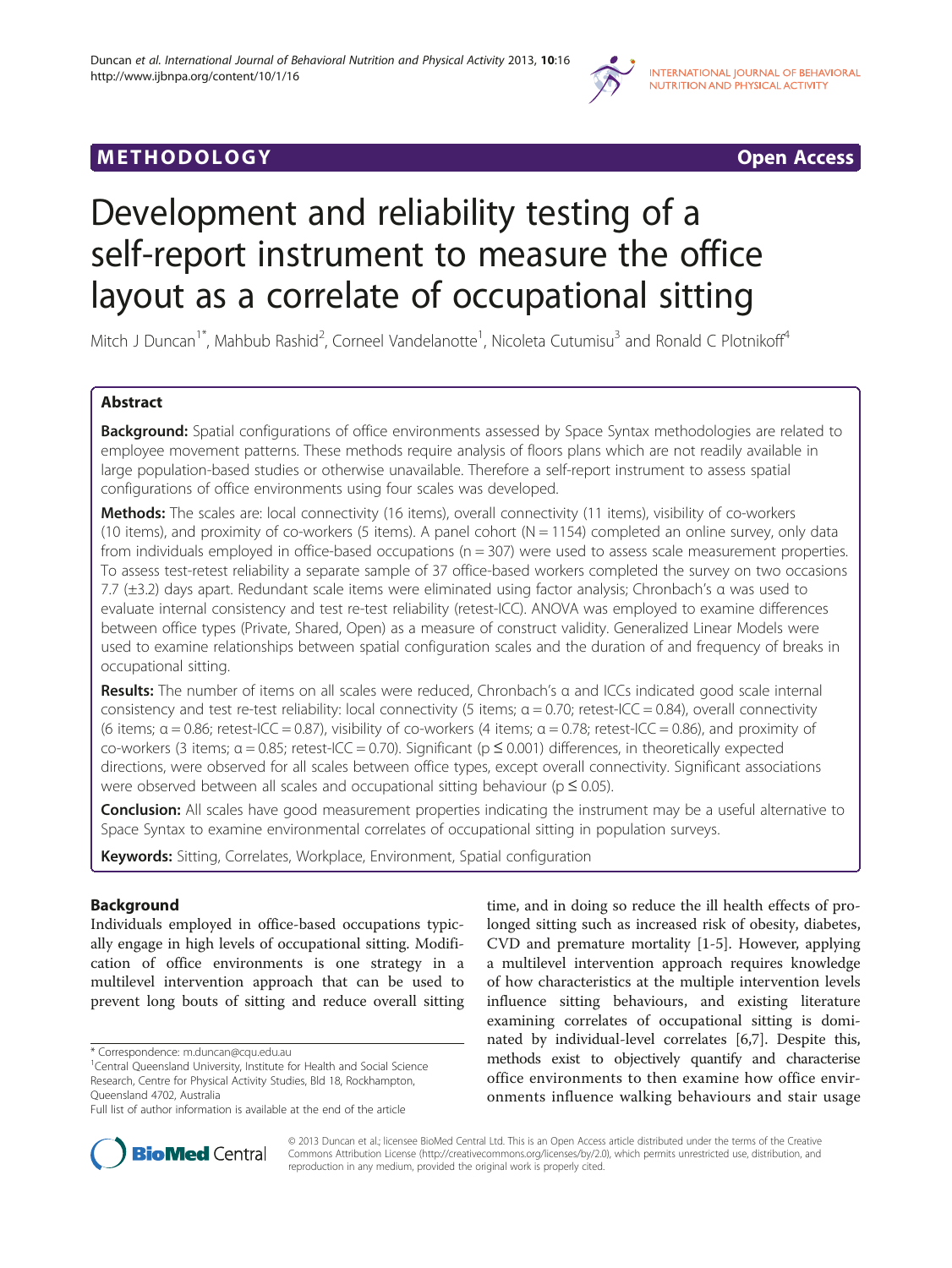[[8](#page-10-0)-[11](#page-10-0)], yet the relationship of office environments and sitting behaviour is seldom explored [[8](#page-10-0)].

Objective quantification of office environments can be conducted using analytic techniques such as Space Syntax which can characterise the shape of office environments, and in particular the way in which rooms, workstations, office furniture and walkways are located in the office environment [[8-10,12](#page-10-0)]. Space Syntax frequently uses the axial map analysis technique to examine these settings. The axial map of a setting is composed of the minimum number of straight lines (or lines of sight), also known as axial lines, needed to cover every space and circulation rings of the setting [[9,13,14](#page-10-0)]. The two main outcomes of this analysis, connectivity and integration, have been used to describe the relationships between the movement patterns of individuals and spatial layouts of office environments [[9,14](#page-10-0)]. The connectivity value of an axial line represents the amount of potential alternative movement routes available to a person from that axial line to other axial lines that intersect it. The integration value of an axial line expresses how accessible an axial line is from all the other axial lines present in the axial map of the setting or the global accessibility of the floor plan.

Space Syntax studies may also use measures of the proximity and the visibility of co-workers as correlates of movement in office environments to supplement measures of connectivity and integration. For example, whilst integration is a good measure of network or global accessibility, proximity of co-workers is a good measure of their physical closeness in workplaces. Proximity of co-workers is measured as the mean length of axial lines per workspace in an office, thus the lower the mean length of axial lines the greater the proximity of workspaces and co-workers. Co-worker visibility can be measured using either visual field analysis or Visibility Graph Analysis (VGA) [\[8\]](#page-10-0). Visual field analysis employs the visual field (defined as a 360-degree polygon) as the unit of analysis; and higher visibility is defined as a higher number of co-workers or workstations within a visual field [[8,9](#page-10-0)]. In contrast, VGA involves the creation of a graph of mutually-visible locations in a spatial system and a higher number of mutually-visible locations represent higher visibility  $|15|$ .

As spatial configuration characteristics of office settings are associated with increased occupant movement, the measures of Integration, Connectivity, Proximity of Co-workers and Visibility of Co-workers may provide insight on how to modify environments to reduce occupational sitting. For example, increased connectivity and integration are associated with higher levels of walking for any purpose in a building [\[8,10](#page-10-0)], and the frequency of unscheduled office visits between co-workers is positively associated with increased levels of integration in

the workplace [[16\]](#page-10-0). It has also been demonstrated that more frequent face-to-face interactions between coworkers occur in office settings where the proximity and visibility of co-workers is greater [\[9,10,16](#page-10-0)-[18](#page-10-0)]. While positive relationships have been observed between coworker proximity and face-to-face interactions [\[19](#page-10-0)], it is also possible proximity may also reduce movement and increase sitting when co-workers communicate without leaving their workstations when they are very proximal to each other or employees perceive a need to be at their workstation [\[8,12\]](#page-10-0). Holding all other things equal, individuals in buildings that display greater connectivity, integration, visibility, and proximity may walk more and sit less in the office setting compared to individuals in buildings at the opposite end of this spatial configuration continuum. Yet office types are not uniform, and different office types display different spatial configurations as defined by Space Syntax. For example, the typical Open Plan Office has greater levels of connectivity and integration compared to the typical office dominated by private single occupant offices [[12](#page-10-0)], therefore office type is also important to consider when examining spatial configurations of office settings.

While characteristics of office configurations can be quantified using Space Syntax-based measures, these methods are limited by the requirement to obtain detailed floor plans for analysis. This has meant that studies of this type have been limited to either small populations (< 100 people) or few buildings [[9,10\]](#page-10-0). This limits the generalizability of findings and makes it difficult to apply these techniques in larger samples to understand the relationships between office environments and sitting in larger and more diverse populations. Despite this limitation, Space Syntax and related methods are useful during the design or redesign phase as architects and designers can apply these techniques to a proposed design and modify it to manipulate different levels of connectivity and co-worker visibility and proximity. The utility of this approach is demonstrated by studies that examine the configuration of office environments before and after the redesign phase and document improvements in connectivity related measures and coworker visibility [\[10\]](#page-10-0). As such, we sought to develop a self-report instrument that would capture underlying constructs similar to those available from Space Syntax that was brief enough to be used in population-based surveys, and describe the psychometric properties of the instrument.

# Methods

The aims of the current study are achieved in two phases. Phase one of the study describes the development and refinement of the instrument, which was named the Office Environment and Sitting Scale (OFFESS),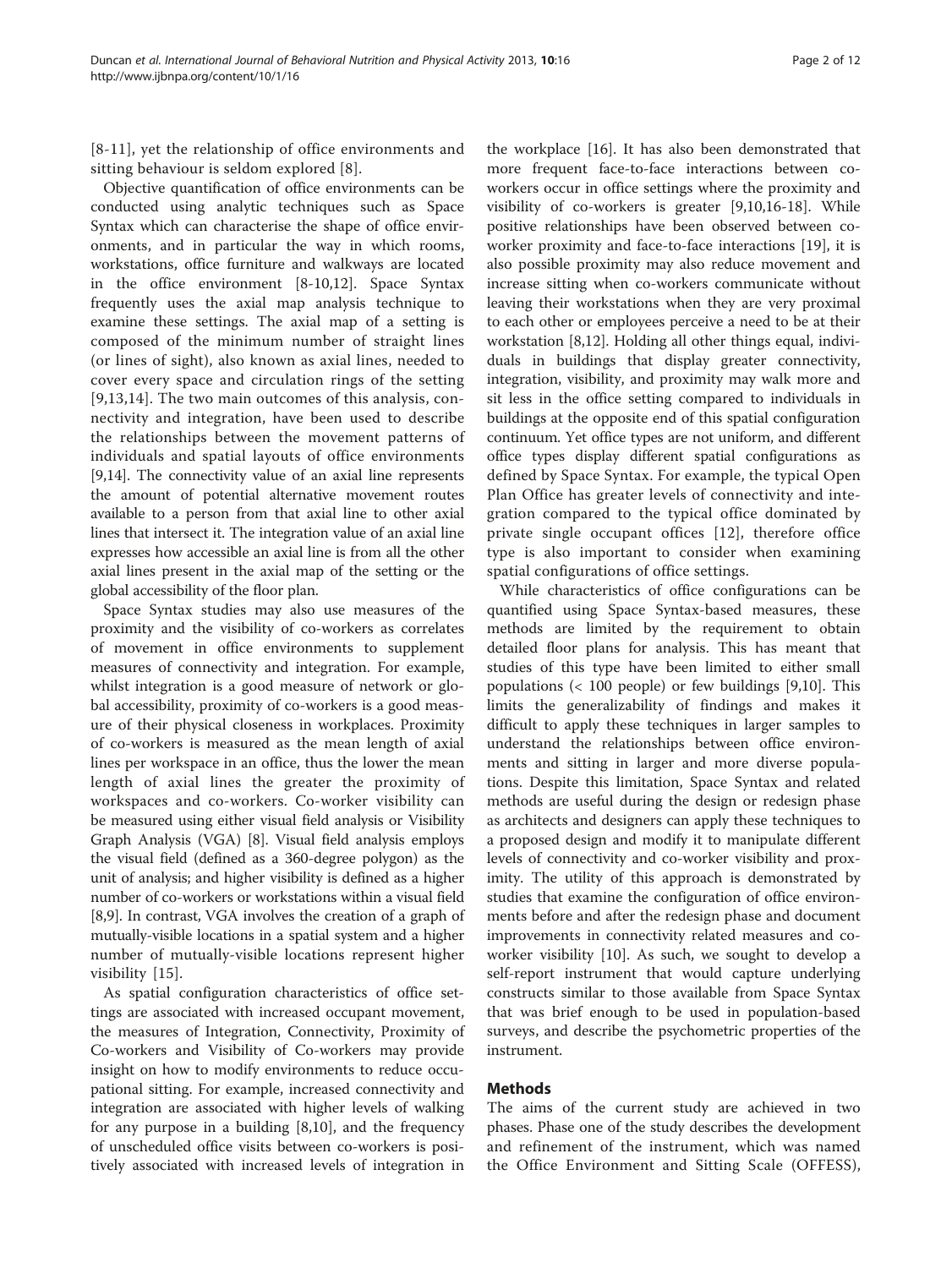whereas phase two examines the test-retest reliability of the OFFESS. Occupational sitting behaviour was assessed in both phases using two items developed specifically for this study, one measuring the duration of sitting and one measuring the number of breaks in sitting. Information on the psychometric properties of these items is reported in both phase one and two of this study.

# Phase one

#### OFFESS instrument development

The OFFESS includes scales that reflect the Space Syntax constructs of connectivity, integration, proximity of co-workers, and visibility of co-workers. A single item to measure the type of office environment was included as spatial configuration measures are not consistent across office types [[12\]](#page-10-0).

Connectivity and integration measures are closely related but they represent different characteristics of building floor plans that are important to movement, therefore two separate scales, "Local Connectivity" and "Overall Connectivity", were developed to represent connectivity and integration, respectively. During the development of items for these scales, it was necessary to establish items that were meaningful and interpretable to respondents while remaining consistent with the underlying Space Syntax constructs; therefore, easily interpretable terminology, such as 'lines of sight' and 'passageways or walkways' were used to represent axial lines. The preliminary Local Connectivity scale comprised 16 items and the preliminary Overall Connectivity scale comprised 11 items, items can be viewed in Table [1](#page-3-0). The preliminary Co-worker Visibility scale, centred on the number of colleagues and workstations that an individual could visually observe from their own workstation, included 10 items. The preliminary Co-worker Proximity scale included 5 items that focused on the perceived proximity of multiple colleagues and being able to hear quiet noises from colleague's workstations as measures of physical proximity (Table [1\)](#page-3-0). The Local Connectivity, Overall Connectivity, Visibility of Co-worker and Proximity of Co-worker scales were answered using 4 point Likert Scale ranging from Strongly Agree to Strongly Disagree; each scale is scored as an average of item responses. A 4 point Likert Scale has been used in previous questionnaires examining perceptions of the environment [[20,21\]](#page-10-0).

Connectivity and integration have shown to differ between Open Plan Offices and Private Enclosed Offices [[12\]](#page-10-0), but other office types, such as private shared offices and open-plan offices with either high or low partitions between workstations, exist [[22\]](#page-10-0). Private Shared Offices are those with up to approximately four workstations in the office, and low and high dividers between workstations in Open Plan Offices are typically those less than or greater than 1.5 m, respectively. A single item was used to assess office type: "Now please think about the area where most desks or workstations are located. Which of the following best describes the location of the majority of desks/workstations in your building?" Response options were:

- 1. In an office separated from other offices by floor to ceiling walls, door, not shared with anyone else,
- 2. In an office separated from other offices by floor to ceiling walls, door, shared by 2–4 people,
- 3. In a single area containing many desks/workstations separated by high partitions (greater than 1.5 m (5 feet) in height),
- 4. In a single area containing many desks/workstations separated by low partitions (less than 1.5 m (5 feet) in height),
- 5. In a single area containing many desks/workstations separated by no partitions.

For the purposes of the current study, office type was collapsed into three categories: Private Enclosed Offices (1), Shared Offices (2 and 3) and Open Plan Offices (4 and 5).

All items were initially developed by the lead author (MJD) based on literature on the measurement and analysis of spatial configurations of locations [\[8-10,12,23,24](#page-10-0)]. Clarification of wording and ambiguous terminology in items was conducted following a review by two of the authors (MR, NC) with knowledge of architectural, human behaviour theory, and experience in applying Space Syntax to examine the spatial configuration of locations.

#### Participants and procedures

Participants were members of the Australian Health and Social Science (AHSS) Panel (n = 1609), a random sample of Australian adults (aged 18 years and older) who reside in all States and Territories of Australia [\[25](#page-10-0)]. The AHSS Panel completes regular online surveys on various issues related to physical and mental wellbeing, and health outcomes. Details of the sample recruitment are provided elsewhere [\[25\]](#page-10-0), a brief summary is provided here. The AHSS Panel members were recruited via a brief CATI survey performed by the Population Research Laboratory at CQUniversity. Telephone numbers were drawn from listings of land line telephone numbers held by the Population Research Laboratory that were able to be direct-dialled. Following recruitment into the AHSS Panel, participants were emailed an individually-addressed invitation to take part in an online survey to collect information on socio-demographic details, health outcomes, and behaviours. The current survey was conducted in February to March 2010. Panel members who had not completed the survey were sent up to five email reminders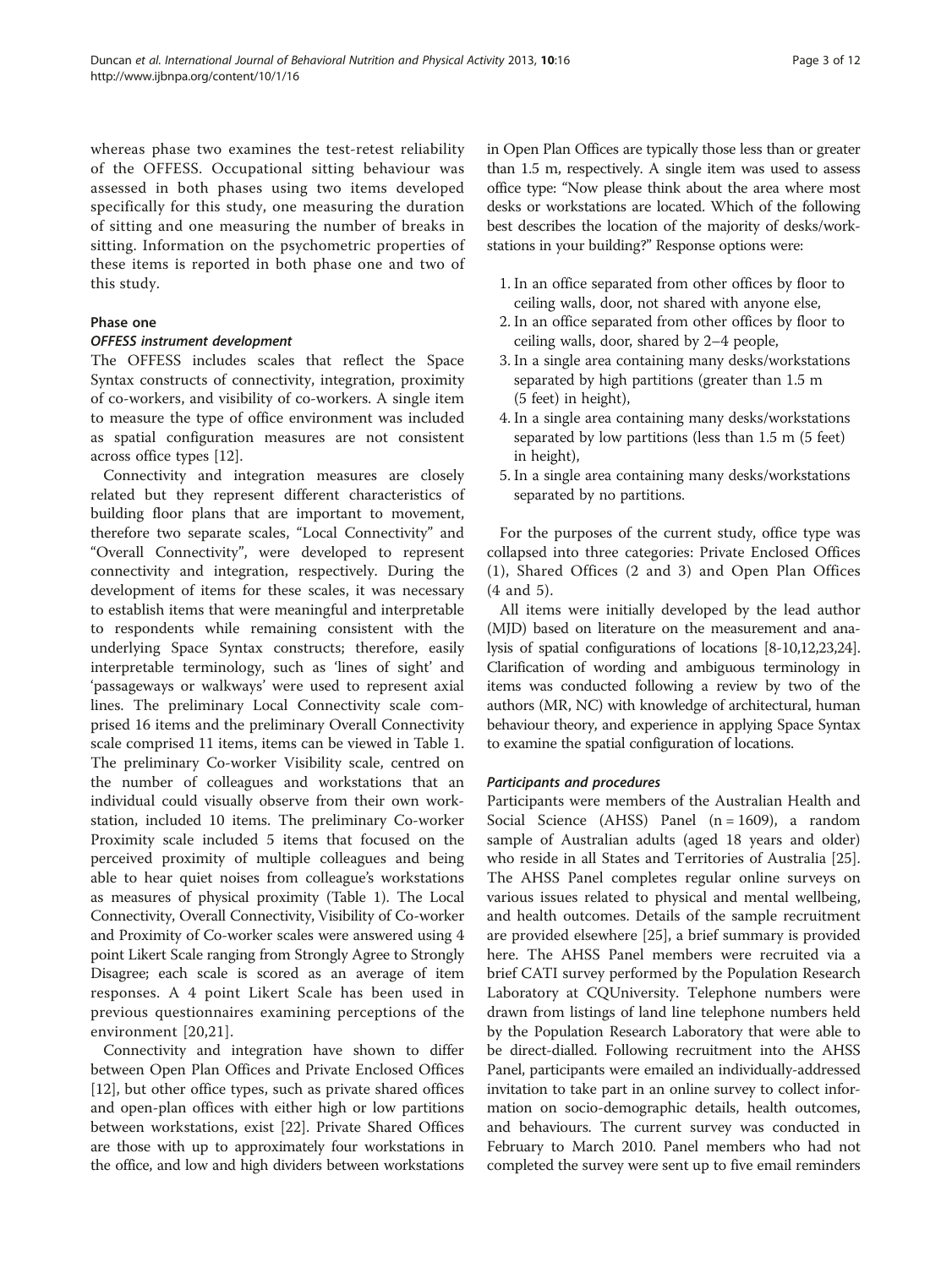# <span id="page-3-0"></span>Table 1 Description of items included in the original and the refined scales of local connectivity, overall connectivity, proximity of co-workers, visibility of co-workers

|                                                                                                                                                                                                     | Included in<br>refined scale | Mean<br>$(\pm$ SD) <sup>1</sup> |
|-----------------------------------------------------------------------------------------------------------------------------------------------------------------------------------------------------|------------------------------|---------------------------------|
| <b>Local Connectivity</b>                                                                                                                                                                           |                              |                                 |
| Hallways and passageways in my building frequently intersect each other                                                                                                                             | Yes                          | 2.35(0.88)                      |
| There are many long hallways and passageways in my building                                                                                                                                         |                              | 2.22(0.84)                      |
| To get to the hallway/passageway closest to my workstation/desk I need to make many changes in direction                                                                                            |                              | 1.84(0.85)                      |
| When travelling along hallways and passageways you can enter common areas such as kitchens, foyers<br>and coffee rooms with a single change in direction                                            |                              | 2.75(0.85)                      |
| When standing in common areas such as kitchens/meeting rooms you can see into many other rooms                                                                                                      |                              | 1.99 (0.78)                     |
| Office doors and other partitions between sections of the building are always closed                                                                                                                |                              | 2.00(0.80)                      |
| When standing at my workstation/desk I can see into many other rooms                                                                                                                                |                              | 2.05(0.78)                      |
| Desks/workstations are located on either side of hallways and passageways                                                                                                                           |                              | 2.42(0.89)                      |
| There are many direct "lines of sight" between workstations/desks                                                                                                                                   |                              | 2.47(0.87)                      |
| There are many alternative routes to move around my office (I don't have to go the same way every time)                                                                                             | Yes                          | 2.25(0.91)                      |
| Clearly defined pathways for travel between workstations frequently intersect with each other                                                                                                       | Yes                          | 2.34(0.80)                      |
| I can access kitchen or coffee rooms directly from hallways/passageways                                                                                                                             | Yes                          | 3.28(0.74)                      |
| I can take many different travel routes through the office to reach the same destination when travelling                                                                                            | Yes                          | 2.24(0.95)                      |
| Passageways are well defined                                                                                                                                                                        |                              | 3.10(0.70)                      |
| There are few straight hallways and passageways                                                                                                                                                     |                              | 2.34(0.85)                      |
| To access most of the separate offices (offices enclosed by floor to ceiling walls) in the building I have to<br>move through another office first (ie a receptionist or administrators office)     |                              | 1.93(0.92)                      |
| <b>Overall Connectivity</b>                                                                                                                                                                         |                              |                                 |
| I can access most offices in the building directly from hallways/passageways without passing through<br>another office or room                                                                      |                              | 2.92(0.90)                      |
| My office building has many rooms that are difficult to find                                                                                                                                        | Yes                          | 1.64(0.74)                      |
| In my office building you have to pass through at least one other office/room to reach most offices                                                                                                 |                              | 1.89(0.85)                      |
| I can access toilets directly from hallways/passageways                                                                                                                                             |                              | 3.25(0.81)                      |
| I can walk to colleagues desks/workstations easily without many changes in direction                                                                                                                |                              | 2.93(0.74)                      |
| Walking in my building requires frequent changes in direction one after another                                                                                                                     | Yes                          | 2.04(0.74)                      |
| To travel from my workstation/desk to the closest toilet requires many changes in direction                                                                                                         | Yes                          | 2.06(0.78)                      |
| To travel from my workstation/desk to the closest meeting room/area requires many changes in direction                                                                                              | Yes                          | 2.01(0.73)                      |
| To travel from the main entry of my building/floor to my workstation/desk requires many changes in direction                                                                                        | Yes                          | 2.09(0.76)                      |
| I can walk to the workstation/desk of a co-worker without making any changes in direction                                                                                                           |                              | 2.93(0.74)                      |
| Walking from my own workstation/desk to most others in the building requires many changes in direction                                                                                              | Yes                          | 2.15(0.79)                      |
| <b>Proximity of Co-Workers</b>                                                                                                                                                                      |                              |                                 |
| From my workstation/desk I can hear other people talking quietly at their workstation/desk                                                                                                          | Yes                          | 2.92 (0.85)                     |
| There are many other workstations/desks located in my building within a short walk of my workstation/desk                                                                                           | Yes                          | 2.88(0.84)                      |
| In the area surrounding my workstation/desk there are lots of other workstations/desks                                                                                                              | Yes                          | 2.50(0.92)                      |
| The distance between my workstation/desk and the workstation/desk of co-workers I need to communicate<br>with for my work makes it easier to call or email them than walk to their workstation/desk |                              | 1.95(0.82)                      |
| There are many other workstations/desks located within a 1 minute walk of my workstation/desk                                                                                                       |                              | 2.98 (0.90)                     |
| <b>Visibility of Co-workers</b>                                                                                                                                                                     |                              |                                 |
| From my workstation/desk I can see several colleagues sitting or standing at their workstations/desks<br>(do not include offices with the door closed)                                              | Yes                          | 2.59 (1.20)                     |
| From my workstation/desk I can see several colleagues closed office doors                                                                                                                           |                              | 1.58(0.79)                      |
| I frequently "bump in to" other people when walking in my building                                                                                                                                  | Yes                          | 2.90(1.01)                      |
| I cannot actually see my colleagues at their desk because of physical barriers such as walls, high partitions<br>and closed doors                                                                   |                              | 2.15(1.16)                      |
| Colleagues regularly see me at my workstation/desk and either wave, say hello, or stop for a conversation                                                                                           |                              | 2.90 (0.90)                     |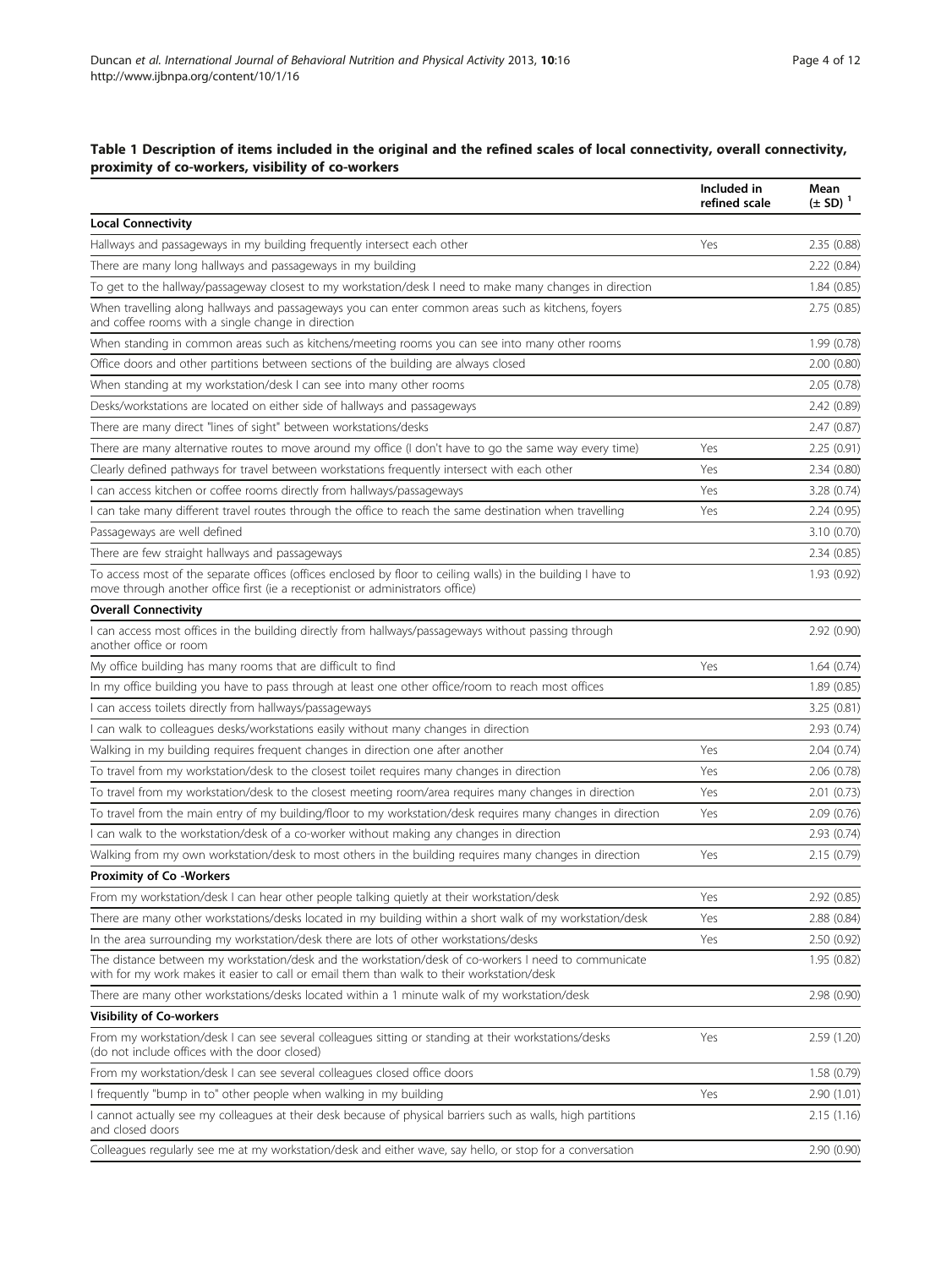Table 1 Description of items included in the original and the refined scales of local connectivity, overall connectivity, proximity of co-workers, visibility of co-workers (Continued)

| When walking down hallways in my building I can see into areas like kitchens, coffee rooms, mail<br>rooms, meeting rooms |  |  |  |  |
|--------------------------------------------------------------------------------------------------------------------------|--|--|--|--|
| There are many entry points to reach the floor that I work on within my building (do not consider locked fire exits)     |  |  |  |  |
| I frequently see people/other employees walking around inside the building<br>Yes                                        |  |  |  |  |
| I frequently see people/other employees standing and talking inside the building<br>Yes                                  |  |  |  |  |
| When walking in hallways near my desk/workstation, I can see my desk/workstation from the hallway                        |  |  |  |  |

Note. The absence of "Yes" beside an item indicates it was excluded from the refined scale. 1 - data are based on the means (SD) of the original items in the Phase one sample.

to invite them to complete the survey. The response rate to this online survey was 54% and compares favourably to other recently conducted online surveys [\[26\]](#page-10-0).

#### Survey instrument

Participants provided information on socio-demographic characteristics, dietary habits, sleep habits [[27](#page-10-0)], office environment, preliminary OFFESS items, job autonomy [[28\]](#page-10-0), health outcomes (presence of chronic disease, physical activity limitation), health-related quality of life [[29\]](#page-10-0), physical activity (IPAQ-LF) [\[30](#page-10-0)], and the presence, frequency of travel, and distance from the workstation of 12 destinations in the workplace. Sitting behaviours in leisure time was assessed using items based on previously-developed instruments [\[31](#page-10-0)]. An existing measure of the duration of occupational sitting was modified for the current study to explicitly exclude sitting in a motor vehicle [\[32,33](#page-11-0)]. The wording of the modified item was "How much time do you usually spend sitting when at work only. This may include the time you spent sitting while at your desk, sitting during meetings, and at lunch. Do not include the time you spent travelling in a motor vehicle during work hours". The frequency of breaks in occupational sitting was assessed using the following item "During the last 7 days, approximately how many times per day did you get up from your desk or workstation/area for longer than one minute? This may include things like going to the printer or utility room, bathroom, walking to a meeting, walking to the kitchen/lunch area, or a colleague's desk." Only information related to the office environment and sitting behaviours are reported in phase one.

#### Socio-demographics

Participants provided details on their age, gender, household income, highest level of educational attainment, BMI, number of years of education, hours of work, occupational status and level. The setting of work undertaken was assessed using a single item "Which of the following best describes the location of your employment?" response options were office-based, workshop-based, outdoors, combinations of these settings, and other. The type of work undertaken by participants while at work was determined

using a single item "On the days that you work, what would you consider to be the main activity that you perform" with the following response options: administration and/or reception, computer, desk work or reading, customer service and/or retail activities, manufacturing, physically demanding work (tradesperson). This item was based on an item used to classify occupational activity levels [\[34\]](#page-11-0).

#### Phase two

#### Participants and procedures

Participants in phase two were recruited by an email to staff at a single campus of a regional University inviting participation in the study. Participants were informed that they would be required to complete the survey on two separate occasions one week apart. Sixty-three individuals completed the first administration. Only those participants who completed the first survey were invited to complete the second administration of the survey; forty-three participants completed the second administration of the survey. Non responders to the second survey were prompted via email up to five times to complete the survey.

#### Survey instrument

The same survey instrument from phase one was administered to phase two participants. Phase two reports on items related to office environment and the two occupational sitting behaviour items.

#### Statistical analysis

## Phase one

As the aim of the study was to evaluate the psychometric properties of an instrument designed to assess office environments, analysis of the AHSS Panel data was delimited to: those who were employed full-time or part-time; the primary setting of their work was an office; and, those engaged in administration, reception, computer or desk-based work activities  $(n = 307)$ . The number of participants included in the analysis in phase one is sufficient for the purposes of the study [\[35](#page-11-0)]. Consistent with the aims of phase one, factor analysis with principal components extraction and varimax rotation was used to identify redundant items (eigenvalues <0.30)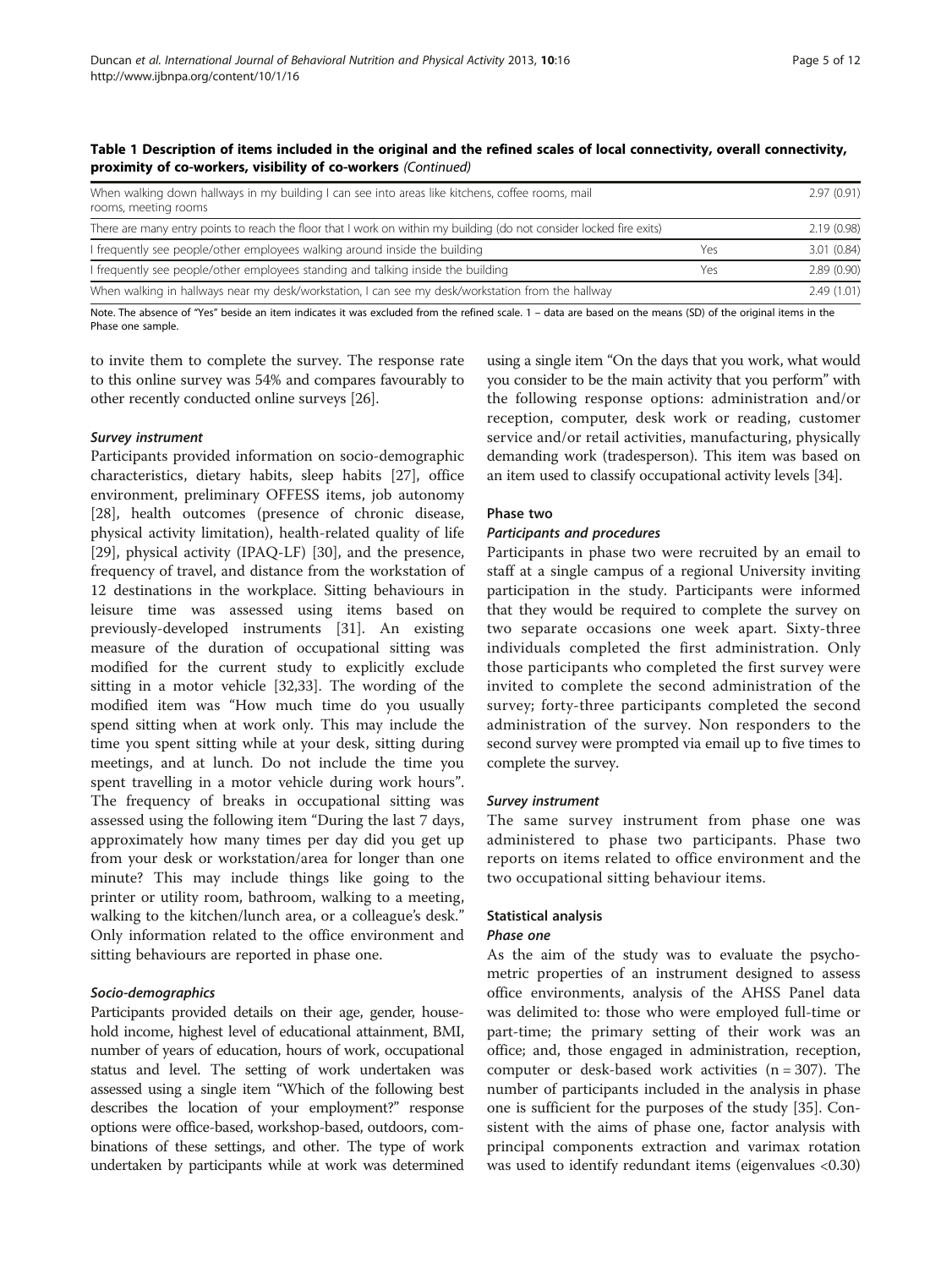<span id="page-5-0"></span>within each OFFESS scale. Additionally, a parsimonious approach was taken to retain items considered to be theoretically important in representing underlying Space Syntax constructs; this was conducted by two of the authors (MJD, MR). Confirmatory factor analysis was then conducted to confirm a single factor structure of the refined scale. Following this process, the internal consistency of the original scale and the refined scale was evaluated using Cronbach's alpha  $(\alpha)$ ; the internal consistency was considered acceptable when α was greater than 0.70 [\[36](#page-11-0)]. In the absence of direct comparison to Space Syntax derived variables, the validity of the OFFESS was assessed by examining correlations between scales (Pearson Product Moment Correlations), differences in scales between office types (ANOVA), and associations between OFFESS and the duration and frequency of breaks in occupational sitting (Generalized Linear Models: duration of occupational sitting (Linear model with identity link), frequency of breaks in occupational sitting (Poisson model with Log Link)). Associations between OFFESS and the duration and frequency of breaks in occupational sitting are presented for all office types and also stratified by office type as significant interactions were observed between OFFESS constructs and office type for both outcomes ( $p \le 0.05$ ). Covariates used in Generalized Linear Model analyses are stated in the notes section of Table 2. Correlations between the duration of occupational sitting time item used in this study, the frequency of breaks in occupational sitting, and the IPAQ-LF measured duration of weekday sitting were examined using Spearman's Rho. Spearman's Rho correlations were also examined

between the duration of occupational sitting time item and the frequency of breaks in occupational sitting. All analyses were conducted using PASW version 18 using a p value of 0.05.

#### Phase two

Similar to phase one, only full-time or part-time employed office based workers whose primary job tasks were based at a workstation were included in the analysis  $(n = 37)$ . The included sample provides adequate sample size for the analysis of test-retest reliability of the OFFESS and the sitting behaviour items in the current study [\[37](#page-11-0)]. Internal consistency of the OFFESS was also evaluated in the phase two sample using data from the first survey administration to confirm the structure of the scales in a separate sample. Intraclass Correlation Coefficients and kappa statistics were used to assess the test-retest reliability of continuous and nominal variables respectively, and were interpreted using the following criteria: poor <0.00; slight 0.00-0.20; fair 0.21-0.40; moderate 0.41-0.60; substantial 0.61-0.80; excellent 0.81-1.00 [[38](#page-11-0)].

### Results

#### Phase one

Of the 1609 AHSS Panel Cohort members invited to participate in the study, 1154 provided complete data and 307 of these satisfied inclusion criteria for subsequent analysis. Of those individuals excluded from analysis, 202 were retired, 339 did not work in an office setting and 114 worked in retail or customer service forms of employment and were excluded on these individual criteria

Table 2 Relationships between refined OFFESS scales, duration and frequency of breaks in occupational sitting in the phase one sample

|                                                   | <b>Scale</b>                   |                                  |                               |                           |  |
|---------------------------------------------------|--------------------------------|----------------------------------|-------------------------------|---------------------------|--|
|                                                   | Local connectivity             | <b>Overall connectivity</b>      | Co-worker visibility          | Co-worker proximity       |  |
|                                                   | $b$ (95% CI)                   | $b$ (95% CI)                     | $b$ (95% CI)                  | $b$ (95% CI)              |  |
| Occupational Sitting (mins /day)                  |                                |                                  |                               |                           |  |
| Total Sample <sup>1</sup>                         | $0.45$ ( $-21.73 - 22.63$ )    | $-10.03$ ( $-30.71 - 10.65$ )    | $-6.87$ ( $-26.97 - 13.24$ )  | 23.26 (4.08-42.45)*       |  |
| Office Type                                       |                                |                                  |                               |                           |  |
| Private Enclosed Office $(n = 70)^2$              | $-20.66$ ( $-76.30$ - 34.78)   | 54.25 (8.84- 99.66)*             | $-35.82$ ( $-85.36 - 13.72$ ) | 26.25 (-20.14-72.64)      |  |
| Shared Office $(n = 59)^2$                        | $-41.06$ ( $-107.08$ - 24.95)  | $-17.34$ ( $-77.85 - 43.16$ )    | 20.14 (-26.62-66.89)          | 21.03 (-28.30-70.36)      |  |
| Open Plan Office $(n = 172)^2$                    | $4.67$ ( $-21.00$ - 30.32)     | $-27.80$ ( $-53.10$ - $-2.50$ )* | $-2.67$ ( $-27.34$ - 22.00)   | 28.91 (6.22- 51.60)*      |  |
| Breaks in Sitting (times /day)                    |                                |                                  |                               |                           |  |
| Total Sample <sup>3</sup>                         | $-0.02$ ( $-0.08$ - 0.034)     | $-0.11$ $(-0.17 - -0.06)^*$      | $0.15$ (0.09- 0.20)*          | $0.02$ (-0.03- 0.07)      |  |
| Office Type                                       |                                |                                  |                               |                           |  |
| Private Enclosed Office ( $n = 70$ ) <sup>4</sup> | $0.47$ (0.34- 0.60)*           | $-0.34$ ( $-0.45$ - $-0.23$ )*   | $-0.19$ $(-0.21 - -0.08)$ *   | $0.15$ (0.04- 0.26)*      |  |
| Shared Office $(n = 59)^4$                        | $0.28$ (0.09- 0.47)*           | $-0.19$ $(-0.35 - 0.02)$ *       | $0.10$ ( $-0.03 - 0.23$ )     | $0.02$ (-0.11 - 0.15)     |  |
| Open Plan Office (n = $172$ ) <sup>4</sup>        | $-0.22$ ( $-0.29$ - $-0.15$ )* | $-0.03$ $(-0.10 - 0.05)$         | $0.30$ (0.22- 0.37)*          | $0.01$ ( $-0.05 - 0.08$ ) |  |

Notes: \*p = <0.05. 1. Covariates included in the analysis – gender, occupational category, autonomy, BMI, age, and office type. 2. Covariates included in the analysis – gender, occupational category, autonomy, BMI, and age. 3. Covariates included in the analysis – gender, occupational category, autonomy, BMI, age, office type, and duration of occupational sitting. 4. Covariates included in the analysis – gender, occupational category, autonomy, BMI, age, and duration of occupational sitting.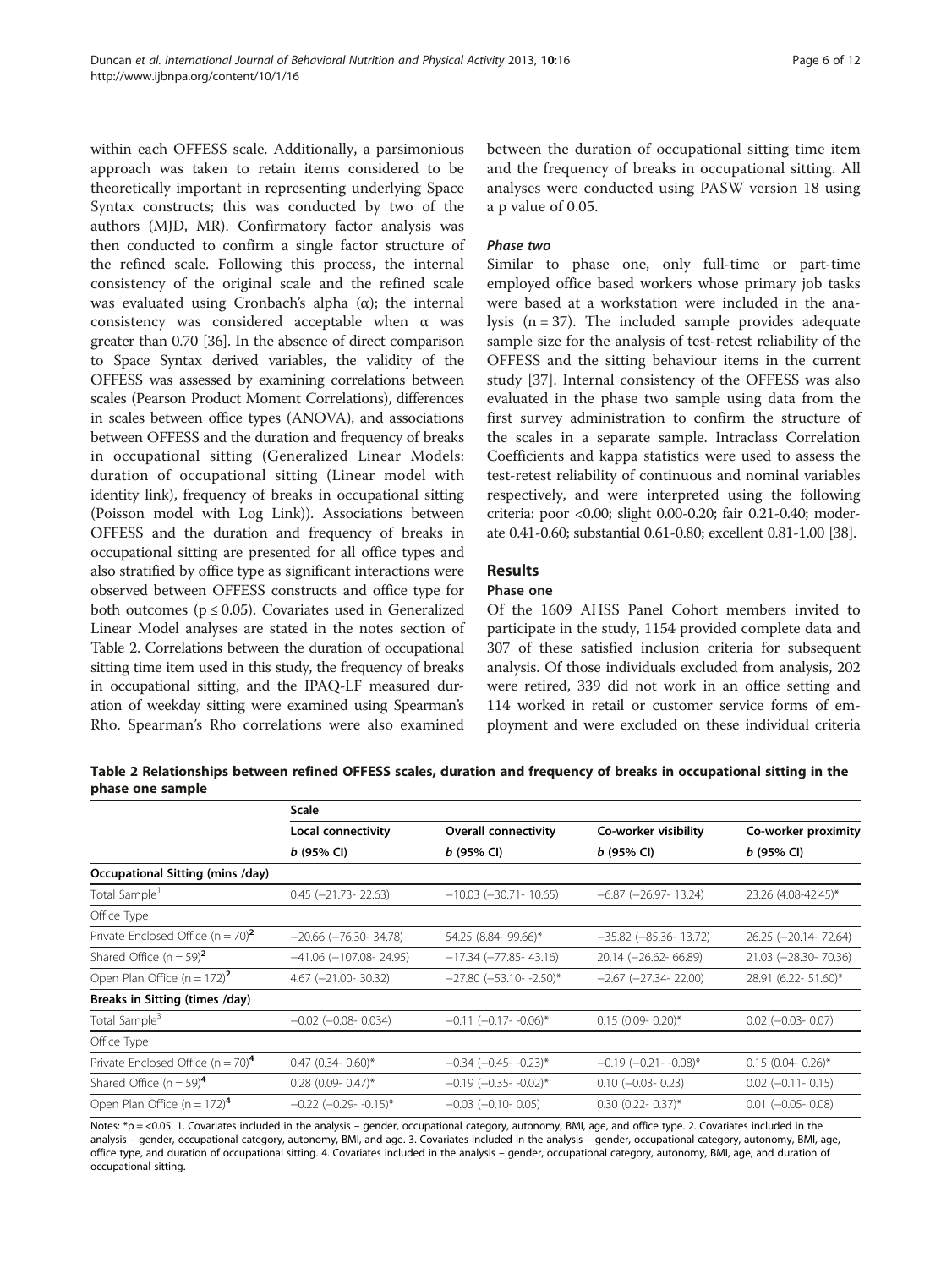| n (%), mean $\pm$ SD, median (1 <sup>st</sup> to 3 <sup>rd</sup> quartile)                       | n (%), mean $\pm$ SD, median (1 <sup>st</sup> to 3 <sup>rd</sup> quartile) |
|--------------------------------------------------------------------------------------------------|----------------------------------------------------------------------------|
| N<br>307                                                                                         | 37                                                                         |
| Gender (n %)                                                                                     |                                                                            |
| Male<br>144 (46.9 %)                                                                             | 9(24.3%)                                                                   |
| Female<br>163 (53.1 %)                                                                           | 27 (75.7 %)                                                                |
| Age (mean $\pm$ SD)<br>48.74 (10.14)                                                             | 40.92 (10.99)                                                              |
| BMI (mean $\pm$ SD)<br>27.40 (5.82)                                                              | $27.42(6.69)^{-1}$                                                         |
| Highest Level of Education (n %)                                                                 |                                                                            |
| Secondary School or less<br>47 (15.3 %)                                                          | $0(0.0\%)$                                                                 |
| Technical or Trade Certificate<br>54 (17.6 %)                                                    | $5(13.5\%)$                                                                |
| University Degree<br>206 (67.1 %)                                                                | 32 (86.5 %)                                                                |
| Occupational Classification (n %)                                                                |                                                                            |
| Professional<br>244 (80.0)                                                                       | 26 (70.3 %)                                                                |
| White Collar<br>61(20.0)                                                                         | 11 (29.7 %)                                                                |
| Occupational Sitting (mins /day) (mean $\pm$ SD)<br>382.79 (105.03)                              | 399.32 (64.84)                                                             |
| Breaks in Sitting (times /day)<br>10(8,20)<br>(median 1 <sup>st</sup> ,3 <sup>rd</sup> quartile) | 10(5.25, 15)                                                               |
| Office Type (n %)                                                                                |                                                                            |
| Private Enclosed Office<br>71 (23.1 %)                                                           | 20 (54.1 %)                                                                |
| Shared Office<br>61 (19.9 %)                                                                     | 9(24.3%)                                                                   |
| Open Plan Office<br>175 (57.0 %)                                                                 | 8 (21.6 %)                                                                 |

<span id="page-6-0"></span>Table 3 Description of socio-demographic, behavioural and environmental characteristics of the phase one and phase two samples

Note  $1 -$  due to missing data BMI is reported for 35 individuals.

alone. A description of the socio-demographic individuals who satisfied the inclusion criteria is provided in Table 3. The average age of these participants was 48.74 (SD ±10.14), a higher proportion was female (53.1%), the majority (67.1%) of the sample had a university degree and worked in Open Plan Offices (57.0%). The average time spent sitting at work was 382.79 (SD ±105.03), and the average number of breaks per day was 15.76 (SD  $\pm$ 13.69). The duration of sitting time was inversely associated with the frequency of breaks in occupational sitting (Spearman's Rho =  $-0.18$ , p = <0.001) and positively associated with weekday sitting time measured by the IPAQ-LF (Spearman's Rho =  $0.55$ , p = <0.001).

The average scores and the internal consistency scores for each of the preliminary scales are displayed in Table 4. Examination of the internal consistency scores reveals that

the internal consistency for the preliminary scales of Local Connectivity ( $\alpha$  = 0.67) and Overall Connectivity ( $\alpha$  = 0.62) were not acceptable and that the internal consistency of the preliminary scales of Proximity of Co-workers ( $\alpha$  = 0.77) and Visibility of Co-workers ( $\alpha$  = 0.73) were acceptable. Following the factor analysis process to refine the scales, the level of internal consistency for each scale increased to a level considered to be acceptable ( $\alpha \ge 0.70$ ) and the number of items per scale was reduced (Table 4). The correlations between scales were all statistically significant ( $p = 0.01$ ) and of a small to moderate magnitude (Table [5](#page-7-0)). When examined by office type, the refined OFFESS scales of Local Connectivity, Proximity of Coworkers, and Visibility of Co-workers displayed significant differences by office type ( $p \le 0.05$ ); the Overall Connectivity scale did not differ by office type ( $p \ge 0.05$ ) (Table [6\)](#page-7-0).

|  | Table 4 Summary of average scores, internal consistency and test-retest reliability for OFFESS scales |  |  |
|--|-------------------------------------------------------------------------------------------------------|--|--|
|  |                                                                                                       |  |  |

|                          | Phase one sample $(n = 307)$ |      |                      |              | Phase two sample $(n = 37)$ |            |      |            |      |
|--------------------------|------------------------------|------|----------------------|--------------|-----------------------------|------------|------|------------|------|
|                          | <b>Preliminary scale</b>     |      | <b>Refined scale</b> |              | Refined scale               |            |      |            |      |
|                          | Items                        | α    | M (SD)               | <b>Items</b> | α                           | M (SD)     | α    | M (SD)     | ICC  |
| Local Connectivity       | 16                           | 0.67 | 2.35(0.34)           |              | 0.70                        | 2.29(0.58) | 0.61 | 2.30(0.27) | 0.84 |
| Overall Connectivity     |                              | 0.62 | 2.35(0.36)           | 6            | 0.86                        | 2.49(0.58) | 0.71 | 2.40(0.24) | 0.87 |
| Proximity of Co-Workers  |                              | 0.77 | 2.65(0.62)           |              | 0.85                        | 2.77(0.77) | 0.46 | 2.71(0.48) | 0.70 |
| Visibility of Co-Workers | 10                           | 0.73 | 2.57(0.53)           | 4            | 0.78                        | 2.85(0.77) | 0.67 | 2.94(0.41) | 0.86 |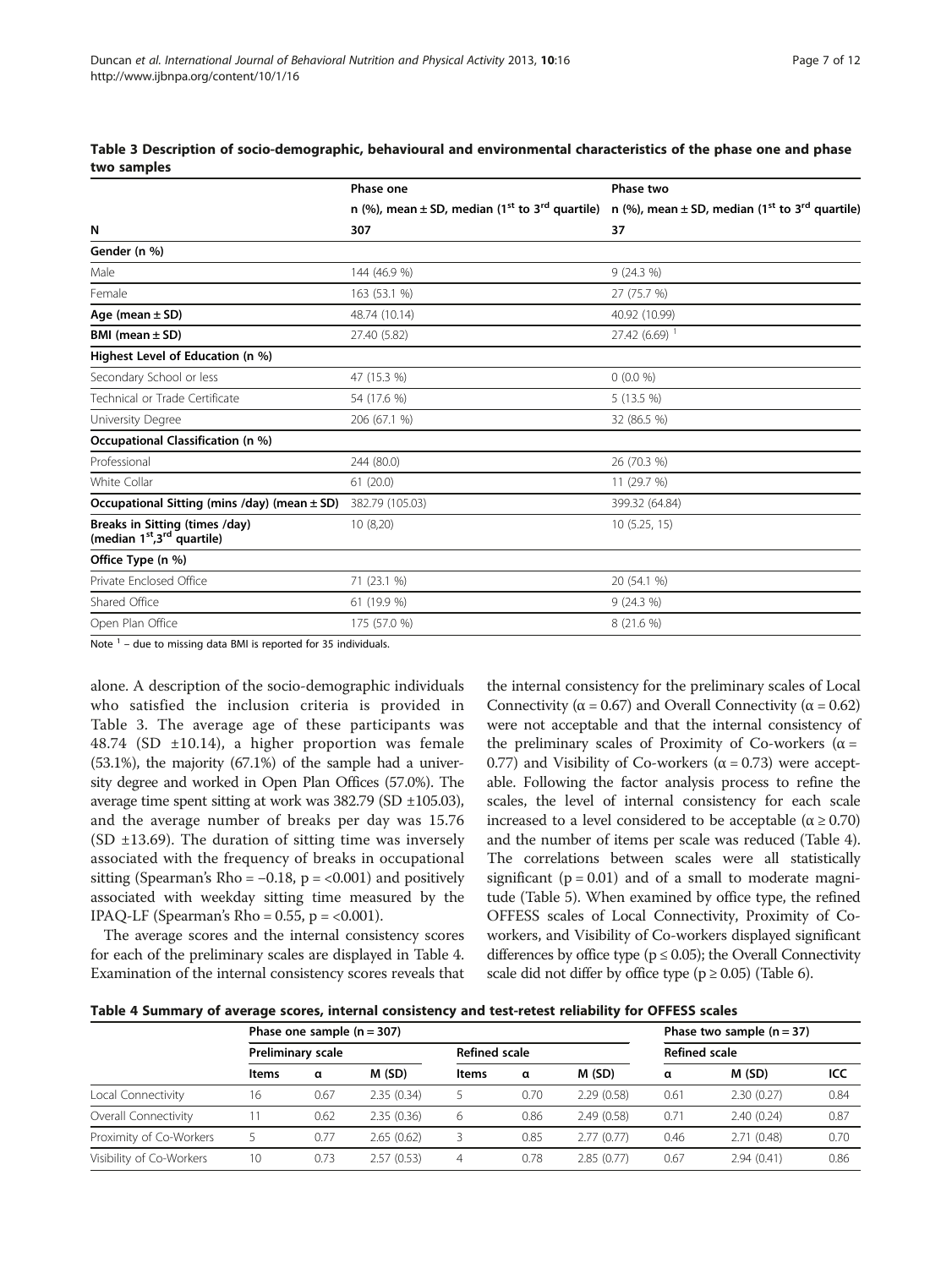|                          | Scale              |                             |                      |                     |  |  |
|--------------------------|--------------------|-----------------------------|----------------------|---------------------|--|--|
| Scale                    | Local connectivity | <b>Overall connectivity</b> | Co-worker visibility | Co-worker proximity |  |  |
| Local Connectivity       |                    | $0.301**$                   | $0.463**$            | $0.337**$           |  |  |
| Overall Connectivity     |                    |                             | $0.292**$            | $0.220**$           |  |  |
| Visibility of Co-Workers |                    |                             |                      | $0.598**$           |  |  |
| Proximity of Co-workers  |                    |                             |                      |                     |  |  |
|                          |                    |                             |                      |                     |  |  |

<span id="page-7-0"></span>Table 5 Bivariate correlations between individual scales of the OFFESS ( $n = 307$ )

Notes.  $**$  Indicates  $p = 0.01$ .

In the total sample, there was a significant association between the duration of sitting and proximity of coworkers, and there were significant associations between the frequency of breaks in sitting and local connectivity and the visibility of co-workers  $(p = <0.05)$  (Table [2](#page-5-0)). Examination of interaction effects revealed significant interactions between office types, overall connectivity and the duration of occupational sitting  $(p = <0.05)$ . Significant interactions were observed between office types, all OFFESS constructs and the frequency of breaks in sitting ( $p = < 0.05$ ). To assist in interpreting associations between sitting behaviours and OFFESS constructs, associations are presented stratified by office type (Table [2](#page-5-0)).

All OFFESS scales were significantly related to the duration of and/or the frequency of breaks in occupational sitting; these relationships varied by office type (Table [2\)](#page-5-0).

#### Phase two

An overview of the phase two sample is provided in Table [3](#page-6-0). Phase one and two samples were comparable on measures of BMI, minutes of occupational sitting, breaks in sitting time, and occupational classification. However, the phase two sample had a higher proportion of females, people holding university degree qualifications, and people working in Private Enclosed Offices.

The average time between survey completions was 7.7  $(SD \pm 3.2)$  days. The test-retest of the duration of occupational sitting time item was excellent  $(ICC = 0.95)$ , whilst the test-retest reliability of the breaks in sitting time  $(ICC = 0.52)$  item was moderate. The test-retest reliability of the refined scales of Local Connectivity  $(ICC = 0.84)$ ,

Overall Connectivity (ICC = 0.87) and Visibility of Coworkers  $(ICC = 0.86)$  scales were excellent, and the test-retest reliability of the Proximity of Co-workers scale  $(ICC = 0.70)$  was substantial (Table [4](#page-6-0)) [[38](#page-11-0)]. The item used to assess office type (Private Enclosed Offices, Shared Office, Open Plan Office) demonstrated substantial levels of agreement between the two survey administrations ( $\kappa = 0.73$ ).

# **Discussion**

Prolonged and uninterrupted sitting is increasingly recognised as a risk factor for ill health. As a result, it is imperative to limit the volume of sitting in populations that engage in high levels of sitting to improve the health of these populations [[7,](#page-10-0)[39,40\]](#page-11-0). White collar and professional occupation groups currently engage in high levels of occupational sitting [[33](#page-11-0),[41](#page-11-0),[42](#page-11-0)] and the high level of sitting is likely a function of the social and environmental characteristics of the workplaces these groups occupy [[42](#page-11-0)]. Thus, it is important to understand how these factors influence sitting within the office environment and to do so within behaviour and setting-specific Ecological Models [\[19,](#page-10-0)[43](#page-11-0),[44\]](#page-11-0).

This study described the development and measurement properties of a self-report instrument, the OFFESS, to examine spatial characteristics of office environments as potential correlates of occupational sitting. Outcomes of this study suggest that the individual scales of the OFFESS hold acceptable levels of internal consistency and substantial to excellent levels of test-retest reliability. Additionally, it appears that the OFFESS has good construct validity as the individual scales vary by office type in

Table 6 Differences in refined OFFESS scales by self-reported office type in the phase one sample

|                          | Office type                        |                           |                              |        |         |
|--------------------------|------------------------------------|---------------------------|------------------------------|--------|---------|
|                          | Private enclosed office $(n = 71)$ | Shared office $(n = 61)$  | Open plan office $(n = 175)$ |        |         |
|                          | M (SD)                             | M (SD)                    | M (SD)                       |        | p       |
| Local Connectivity       | 2.29(0.58)                         | 2.40(0.49)                | $2.61(0.59)$ <sup>+</sup>    | 9.180  | < 0.001 |
| Overall Connectedness    | 1.88(0.65)                         | 1.98 (0.48)               | 2.05(0.58)                   | 2.472  | 0.086   |
| Visibility of Co-workers | 2.36(0.84)                         | $2.67(0.71)$ <sup>+</sup> | $3.10(0.64)$ <sup>+</sup>    | 30.534 | < 0.001 |
| Proximity of Co-workers  | 2.21(0.78)                         | $2.57(0.57)$ <sup>+</sup> | $3.07(0.66)$ <sup>+</sup>    | 44.526 | < 0.001 |

Notes:  $\dagger$  = Significantly different to all other office types.  $p = <0.05$ .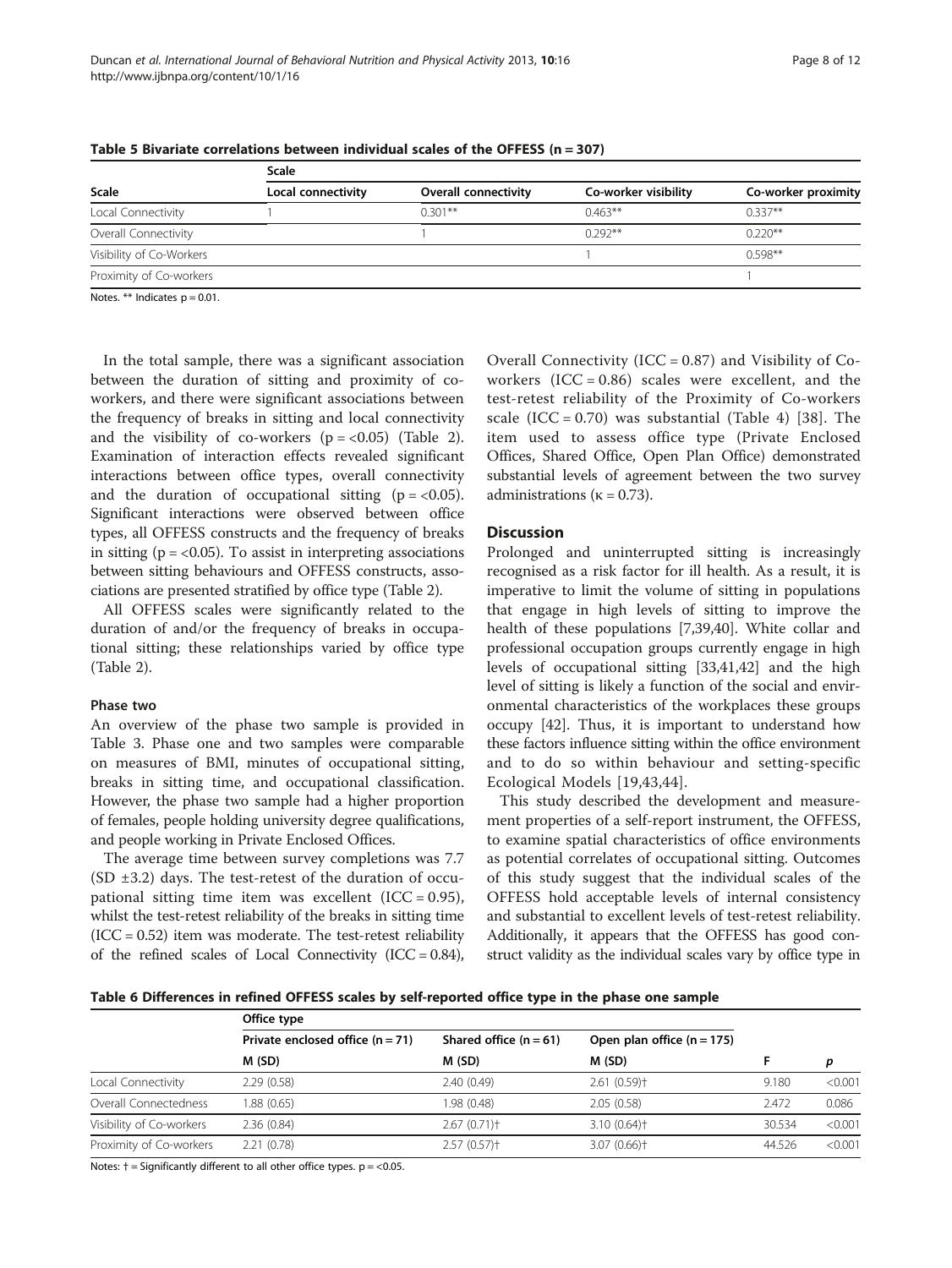theoretically expected directions and the correlations between individual scales are comparable in magnitude to those observed when using objective measures of Space Syntax [\[9,12\]](#page-10-0). Furthermore, significant associations between all OFFESS scales and either one or both of the occupational sitting behaviours were observed in all office types. Significant associations between local connectivity and the frequency of breaks (private enclosed and shared office types), overall connectivity and the duration of sitting (open plan office types), co-worker visibility and the frequency of breaks (open plan offices) and the proximity of co-workers and the frequency of breaks (private enclosed office types) were observed in hypothesised directions. The magnitude of these associations were modest which is consistent with way in which environments are thought to influence activity behaviours - small changes to the behaviours of all people in the environment over long periods of time [[44](#page-11-0)-[46](#page-11-0)]. The associations observed between office spatial configuration and sitting behaviours highlights the need to continue to examine these factors to better understand how to modify occupational sitting behaviours to improve the health of workers.

The internal consistency, test-retest reliability and associations between the OFFESS and occupational sitting behaviour suggest that the OFFESS is a useful instrument to examine spatial configurations of office environments as potential correlates of occupational sitting. However, it must be noted that the direction of several of the significant associations observed were counter to that expected under the hypothesis that greater connectivity (local and proximity) and greater visibility and proximity of colleagues would drive reduced duration of occupational sitting and more frequent breaks in sitting. Examples of the counter expected relationships include associations between frequency of breaks in sitting and local connectivity in open plan offices, sitting duration, break frequency and overall connectivity in private enclosed offices, and sitting duration and co-worker proximity in open plan offices. Potential reasons for these counter intuitive associations may be related to the cultural norms of workplaces or the inherent job characteristics. For example, inverse associations between break frequency and local connectivity in open plan offices could be impacted by employees in these offices minimising breaks to reduce disruptions caused to other employees, a commonly reported annoyance in open plan offices [[47\]](#page-11-0). Alternatively, cultural norms such as the perceived need to be at the workstation in order to be viewed as productive or a mutual surveillance effect may have impacted the associations [[8,](#page-10-0)[48\]](#page-11-0). Workplace norms and policy, towards electronic communication may also impact these associations in workplaces where electronic forms of communication are encouraged for record-

keeping purposes, which may be a stronger influence on behaviour than spatial configuration. Cultural norms and communication mode preference and policies were not examined in this study and highlight the need to examine occupational sitting in a way that is cognisant of the potential multiple influences of sitting behaviour. Private offices are typically assigned to higher status employees or employees required to conduct more individualised job tasks. While our analyses adjusted for occupational level to minimise the impact of these issues, the associations between the duration and frequency of breaks in sitting and overall connectivity in counter expected directions suggest that these issues may have still confounded these associations and that more refined measures of job tasks should be used in future research.

Proximity of co-workers was positively associated with duration of sitting in open plan office types. This is both in agreement and in contrast to previous studies examining proximity and movement or face-to-face interaction [\[8,16,18\]](#page-10-0). Rashid and colleagues reported that closeness, a variable related to proximity, was inversely associated with frequency of face-to-face interactions and positively associated with sedentary workstations activities [\[8](#page-10-0)]. A potential explanation for this was mutual surveillance between co-workers [\[8](#page-10-0)], and this may partially explain the results observed in the current study. Alternatively, it may be that co-workers in very close proximity communicate without leaving their workstations; this is supported by evidence that conversation related distractions are frequent in open plan offices [[47](#page-11-0)]. This issue should be explored further, as a threshold effect may occur as very proximally located employees can interact face-to-face without moving from their workstation, while after some (as yet unknown) distance face-toface interaction requires one or all parties to move from their workstation. The way in which the breaks in sitting variable was operationalized may have also impacted the associations observed, as the interruptions to sitting driven by office spatial configuration may include breaks shorter than one minute in duration. The one minute threshold was used in this study to enable comparison to breaks in sedentary time measured by accelerometer [\[2\]](#page-10-0) and to assist in recall. Since this item was developed, a measure of breaks in sitting without a minimum time threshold has been developed and tested [[49\]](#page-11-0), which may be more suited to understanding how office environments influence sitting behaviour. Research examining how spatial configuration impacts sitting behaviour using alternate measures of sitting behaviour and in more diverse populations will assist in clarifying the way in which office configuration influences sitting behaviours. Objective measures of sitting could be useful in further understanding these relationships as they will allow more detailed and accurate measures of sitting behaviour to be examined.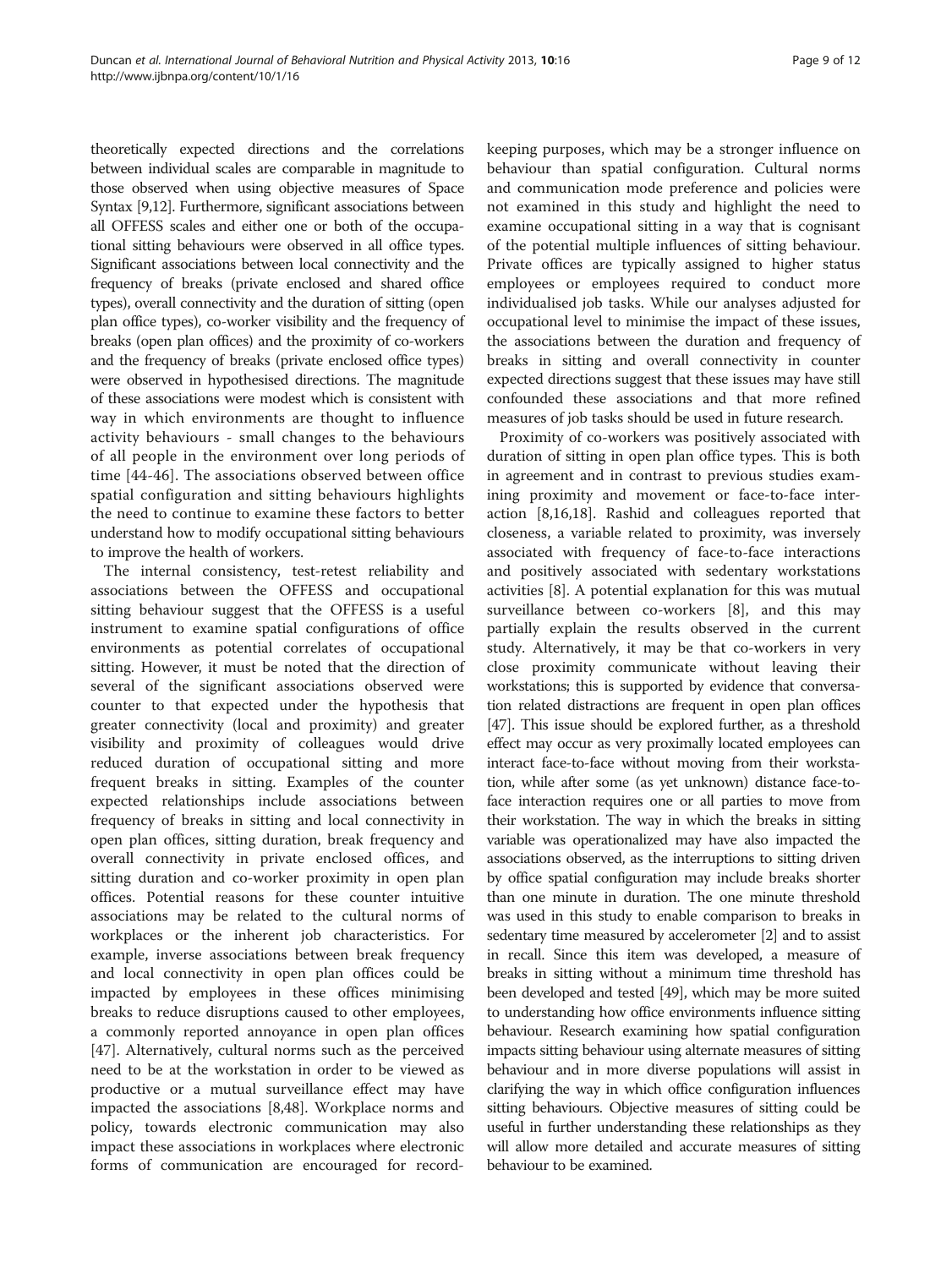A key requirement in the development of the OFFESS was to take four spatial configuration characteristics of office environments (connectivity, integration, visibility of co-workers, and proximity of co-workers) that are related to occupant movement patterns as measured by Space Syntax methodologies and create four self-report scales that reflected each spatial configuration characteristic. These four Space Syntax measured constructs are frequently observed to be lower in Private Enclosed offices compared to Open Plan Offices [\[9,22](#page-10-0)], and the respective OFFESS scales, all displayed lower average scores in Private Enclosed offices compared to Open Plan Offices. The differences between OFFESS scales and office types were statistically significant with the exception of Overall Connectivity; however, in all instances differences were in the theoretically expected directions. Additionally, the internal consistency of individual OFFESS scales observed in the phase two population approached a level considered to be acceptable, providing some indication of the robustness and generalisability of the scales. So, while the criterion validity of the OFFESS was not examined, the pattern of differences between office types, associations between the OFFESS and sitting behaviours, and the level of internal consistency demonstrated in a separate sample provides some evidence of the construct validity. Comparison to a criterion measure of OFFESS constructs was not possible in the current study as detailed floor plans required for this analysis could not be obtained due to restricted access to some offices.

The OFFESS scales demonstrated substantial to excellent levels test-retest reliability (ICC = 0.70 - 0.87) indicating that its scales are stable over time; this is important for an instrument assessing environmental characteristics that are relatively static over time. The ICCs exhibited by the OFFESS are lower than those observed by the Perceived Workplace Environment Policy Scale (ICC = 0.97) that assessed individual, social, environmental, and policy-level characteristics of the workplace [\[50\]](#page-11-0). Although both the Perceived Workplace Environment Policy Scale and the OFFESS examine workplace environments, given the differences in the characteristics assessed by each of these instruments, the level of test-retest reliability between these instruments is not directly comparable. However, when comparing OFFESS to surveys that assess neighbourhood environments, examining similar spatial characteristics such as street connectivity, and service proximity, (e.g. access to shops), the OFFESS demonstrates higher levels of test-retest reliability than the Neighbourhood Environment Walkability Scale (ICC =  $0.58 - 0.80$ ) and the Physical Activity Neighbourhood Environment Survey  $(ICC = 0.64 - 0.84)$  [[21,](#page-10-0)[51](#page-11-0)]. This suggests that the OFFESS has levels of test-retest reliability comparable to other self-report instruments assessing related environmental characteristics.

Although the measurement properties of the OFFESS examined in the current study are encouraging, further examination of its measurement properties in larger samples and those working in varying office types would provide greater confidence in the measurement properties of the OFFESS. The classification of office types; used in the current study did not encompass offices that have a mixture of office types, for example, offices with open plan configurations in the centre and private or shared offices on the perimeter of the office. It is unknown how respondents of the current study who worked in this type of office responded to the item used to classify office type. Additionally, we acknowledge the time between repeat surveys in phase two was relatively small and future studies may seek to examine the reliability of the instrument over longer time periods and also its sensitivity to changes in the workplace environment. The OFFESS does not capture information on the unique characteristics of an individual workstation, such as seated, standing, or height adjustable; this is important to capture in future studies examining this topic as use of height adjustable workstations increases and is associated with reduced sitting [\[52\]](#page-11-0). Nor does the OFFESS capture information on the presence of destinations in the office environment (i.e. amenities, kitchens, toilets, cafeterias or meeting rooms). The availability, distance, and frequency of travel are factors that may impact upon how office destinations influence sitting behaviour. Greater insight is needed regarding the interrelationships of these factors to inform the development and implementation of such a measure.

The current study used an online administration of the instrument, yet we are confident that the instrument could be successfully administered in either paper-based or telephone-based surveys. Associations between sitting behaviours and the potential behavioural correlates should be examined within ecological models that are domain-specific [[19,](#page-10-0)[44\]](#page-11-0). Thus, a strength of the OFFESS is that it can be used to provide domain-specific associations between environments and behaviours for individual's employed in office settings. Sitting time items were developed specifically for this study and demonstrated acceptable psychometric properties, and the level of test-retest reliability for the duration of sitting time item is superior to that compared to other measures of occupational sitting time [[53\]](#page-11-0). The measure of breaks in sitting time used a different recall period (daily vs. hourly) compared to a similar measure [[49](#page-11-0)], yet the frequency of breaks in sitting during the work day appears similar. Comparison of the sitting time measures used in this study to objective measures of sitting time (i.e. ActivPAL) or direct observation should be conducted to establish the validity of these measures.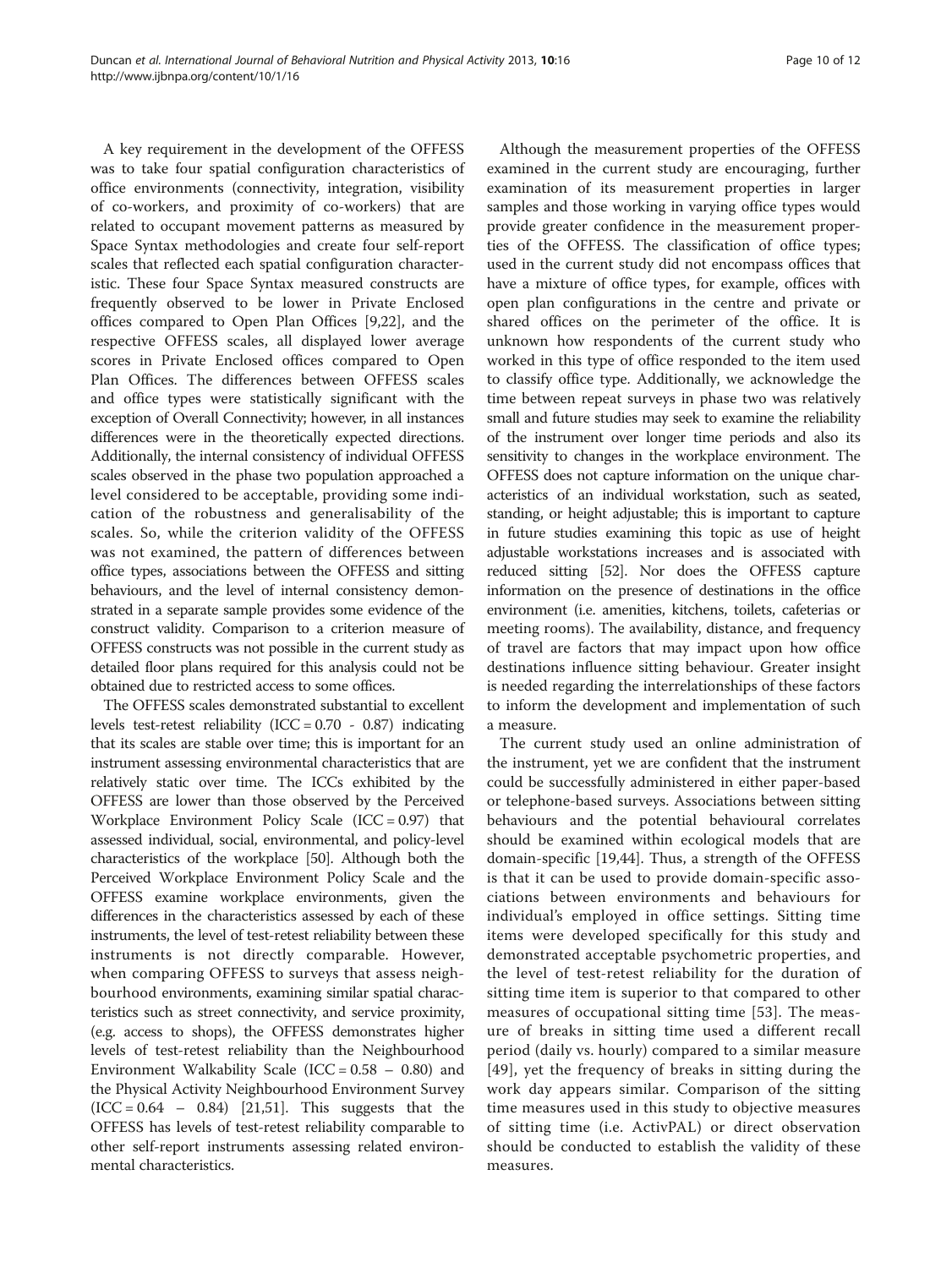# <span id="page-10-0"></span>Conclusion

This study documented the development of the OFFESS to assess the spatial configuration of office environments. OFFESS scales have good levels of internal consistency, test-retest reliability and display some evidence of construct validity making it a useful instrument for this purpose. To better understand the role of office spatial configuration as an influence on sitting behaviour, assessment of spatial configuration should be conducted as part of a broader ecological model of behaviour. The overall length of the OFFESS is relatively short making it suitable for use in population based studies that seek to examine potential correlates of occupational sitting.

#### Competing interests

The authors declare that they have no competing interests.

#### Authors' contributions

MJD was responsible for the overall conception and design of the manuscript, statistical analysis and interpretation of the data. MR and NC contributed to the initial conception of items and the critique of preliminary scales. All authors contributed to the drafting and critical revision of the manuscript. All authors read and approved the final manuscript.

#### Acknowledgements

This research was funded by a CQUniversity Research Development and Innovation Merit Grant. The authors gratefully acknowledge the support of the Institute for Health and Social Science Research for granting access to the Australian Health and Social Science Panel Cohort for this research. The support of Christine Hanley at the Population Research Laboratory, CQUniversity is greatly appreciated in the administration of the online surveys in this research. Dr Vandelanotte was supported by a National Health and Medical Research Council of Australia (#519778) and National Heart Foundation of Australia (#PH 07B 3303) post-doctoral research fellowship. Professor Plotnikoff is supported by a Senior Research Fellowship from the National Health and Medical Research Council of Australia. We thank the two anonymous reviewers for their insightful comments on this manuscript.

#### Author details

<sup>1</sup>Central Queensland University, Institute for Health and Social Science Research, Centre for Physical Activity Studies, Bld 18, Rockhampton, Queensland 4702, Australia. <sup>2</sup>Department of Architecture, School of Architecture, Design, and Planning, University of Kansas, Lawrence, Kansas 66045, USA. <sup>3</sup>Sedentary Living Laboratory, and the Alberta Centre for Active Living, Faculty of Physical Education and Recreation, University of Alberta, Edmonton, Alberta T6G 2H9, Canada. <sup>4</sup>Priority Research Centre in Physical Activity and Nutrition, University of Newcastle, Callaghan, New South Wales 2308, Australia.

#### Received: 9 February 2012 Accepted: 24 January 2013 Published: 4 February 2013

#### References

- Aadahl M, Kjaer M, Jorgensen T: Influence of time spent on TV viewing and vigorous intensity physical activity on cardiovascular biomarkers. The Inter 99 study. Eur J Cardiovasc Prev Rehabil 2007, 14:660-665.
- Healy GN, Dunstan DW, Salmon J, Cerin E, Shaw JE, Zimmet PZ, Owen N: Breaks in sedentary time: beneficial associations with metabolic risk. Diabetes Care 2008, 31:661–666.
- 3. Healy GN, Matthews CE, Dunstan DW, Winkler EA, Owen N: Sedentary time and cardio-metabolic biomarkers in US adults: NHANES 2003–06. Eur Heart J, 32:590–597.
- 4. Dunstan DW, Barr EL, Healy GN, Salmon J, Shaw JE, Balkau B, Magliano DJ, Cameron AJ, Zimmet PZ, Owen N: Television viewing time and mortality: the Australian Diabetes, Obesity and Lifestyle Study (AusDiab). Circulation 2010, 121:384–391.
- 5. Katzmarzyk PT, Church TS, Craig CL, Bouchard C: Sitting time and mortality from all causes, cardiovascular disease, and cancer. Med Sci Sports Exerc 2009, 41:998–1005.
- Marshall SJ, Ramirez E: Reducing Sedentary Behavior: A New Paradigm in Physical Activity Promotion. Am J Lifestyle Med. In press.
- Owen N, Healy GN, Matthews CE, Dunstan DW: Too much sitting: the population health science of sedentary behavior. Exerc Sport Sci Rev 2010, 38:105–113.
- 8. Rashid M, Craig D, Zimring C: Sedentary & Fleeting Activities & Their Spatial Correlates in Offices. In: 37th Annual Conference of the Environmental Design Research Association 3–4 May 2006 2006; Atlanta; 2006.
- 9. Rashid M, Kampschroer K, Wineman J, Zimring C: Spatial layout and face-toface interaction in offices: a study of the mechanisms of spatial effects on face-to-face interaction. Environ Plann B: Plann Des 2006, 33:825–844.
- 10. Rashid M, Wineman J, Zimring C: Space, behavior, and environmental perception in open-plan offices: a prospective study. Environ Plann B: Plann Des 2009, 36:432–449.
- 11. Nicoll G: Spatial measures associated with stair use. Am J Health Promot 2007, 21(4 Suppl):346–352.
- 12. Rashid M, Zimring C: Organizational constructs and the structure of space: A comparative study of office layouts. In: 4th International Space Syntax Symposium: 2003. London: 2003.
- 13. Hillier B: Space is the Machine. Cambridge: Cambridge University Press; 1996.
- 14. Hillier B, Hanson J: The Social Logic of Space. Cambridge: Cambridge University Press; 1984.
- 15. Turner A, Doxa M, O'Sullivan D, Penn A: From isovists to visibility graphs: a methodology for the analysis of architectural space. Environ Plann B: Plann Des 2001, 28:103–121.
- 16. Toker U, Gray DO: Innovation spaces: Workspace planning and innovation in U.S. university research centers. Research Policy 2008, 37:309–329.
- 17. Allen T: Managing the Flow of Technology: Technology Transfer and the Dissemination of Technological Information within the R&D Organization. Cambridge, MA: MIT Press; 1977.
- 18. Sailer K, McCulloh I: Social networks and spatial configuration-How office layouts drive social interaction. Soc Netw 2012, 34:47–58.
- 19. Owen N, Sugiyama T, Eakin EE, Gardiner PA, Tremblay MS, Sallis JF: Adults' sedentary behavior determinants and interventions. Am J Prev Med 2011. 41:189–196.
- 20. De Bourdeaudhuij I, Sallis JF, Saelens BE: Environmental correlates of physical activity in a sample of Belgian adults. Am J Health Promot 2003, 18:83-92.
- 21. Sallis JF, Bowles HR, Bauman A, Ainsworth BE, Bull FC, Craig CL, Sjostrom M, De Bourdeaudhuij I, Lefevre J, Matsudo V, et al: Neighborhood environments and physical activity among adults in 11 countries. Am J Prev Med 2009, 36:484–490.
- 22. Lee YS, Guerin DA: Indoor environmental quality differences between office types in LEED-certified buildings in the US. Building and Environment 2009.
- 23. Peponis J, Bafna S, Bajaj R, Bromberg J, Congdon C, Rashid M, Warmels S, Yan Z, Zimring C: Designing space to support knowledge work. Environ Behav 2007, 39:815–840.
- 24. Peponis J, Wineman J, Rashid M, Hong Kim S, Bafna S; On the description of shape and spatial configuration inside buildings: convex partitions and their local properties. Environ Plann B 1997, 24:761-782.
- 25. Hanley C, Mummery K: The Australian Health and Social Science (AHSS) Study: Profile of the AHSS Panel. In. Rockhampton, QLD: Institute for Health and Social Science Research, CQUniversity Australia; 2009.
- 26. Shih T, Fan X: Comparing Response Rates from Web and Mail Surveys: A Meta-Analysis. Field Methods 2008, 20:249–271.
- 27. Buysse DJ, Reynolds CFI, Monk TH, Berman SR, Kupfer DJ: The Pittsburgh Sleep Quality Index: A New Instrument for Psychiatric Practice and Research. Psychiatry Res 1989, 28:193–213.
- 28. Spector PE, Fox S: Reducing subjectivity in the assessment of the job environment: Development of the Factual Autonomy Scale (FAS). J Organ Behav 2003, 417–432.
- 29. Moriarty DG, Kobau R, Zack MM, Zahran HS: Tracking Healthy Days A window on the health of older Adults. Prev Chronic Dis 2005, 2:A16.
- 30. Craig CL, Marshall AL, Sjostrom M, Bauman AE, Booth ML, Ainsworth BE, Pratt M, Ekelund U, Yngve A, Sallis JF, et al: International physical activity questionnaire: 12-country reliability and validity. Med Sci Sports Exerc 2003, 35:1381-1395.
- 31. Salmon J, Bauman A, Crawford D, Timperio A, Owen N: The association between television viewing and overweight among Australian adults